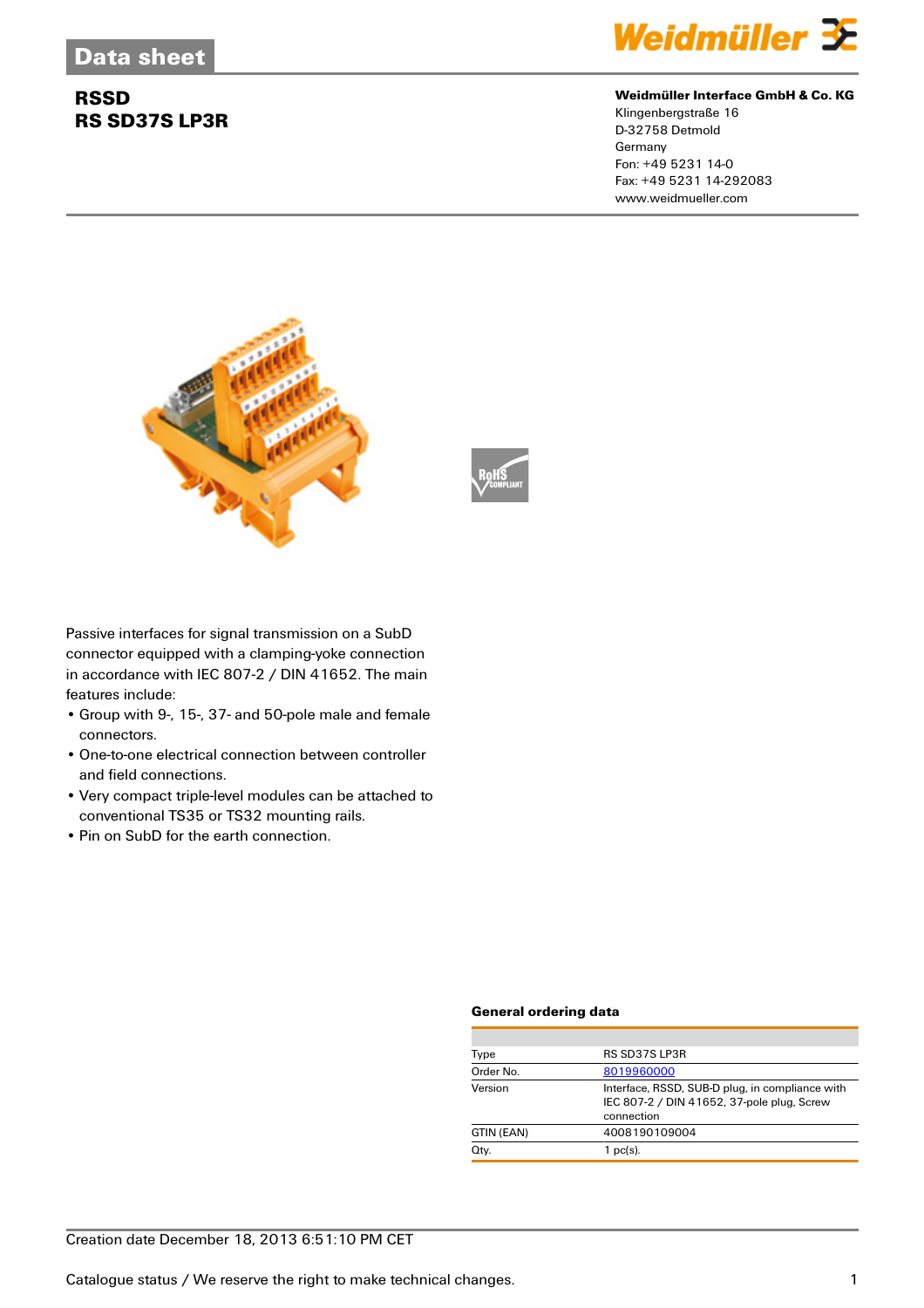## **RSSD RS SD37S LP3R**

# **Technical data**



### **Weidmüller Interface GmbH & Co. KG**

Klingenbergstraße 16 D-32758 Detmold Germany Fon: +49 5231 14-0 Fax: +49 5231 14-292083

| <b>Dimensions and weights</b>               |                                                                  |                                      |                       |  |
|---------------------------------------------|------------------------------------------------------------------|--------------------------------------|-----------------------|--|
|                                             |                                                                  |                                      |                       |  |
| Length                                      | 80 mm                                                            | Width                                | 87 mm                 |  |
| Height                                      | 80 mm                                                            | Net weight                           | 212g                  |  |
| <b>Temperatures</b>                         |                                                                  |                                      |                       |  |
|                                             |                                                                  |                                      |                       |  |
| Operating temperature                       | $0+55^{\circ}C$                                                  | Storage temperature                  | $-40+70$ °C           |  |
| <b>Connection Data</b>                      |                                                                  |                                      |                       |  |
| Connection on control side                  | SUB-D plug, in compliance<br>with IEC 807-2 / DIN<br>41652       | Number of poles (control side)       | 37-pole plug          |  |
| Connection (field side)                     | LP3R 5.08mm                                                      | Earthing                             | Yes                   |  |
| Protective earth connection                 | Flat-blade contact                                               |                                      |                       |  |
| <b>Rating data</b>                          |                                                                  |                                      |                       |  |
|                                             |                                                                  |                                      |                       |  |
| Rated voltage                               | 100 V                                                            | Rated current per connection         | 1.5A                  |  |
| <b>Insulation coordination (EN50178)</b>    |                                                                  |                                      |                       |  |
| According to                                | <b>DIN EN 50178</b>                                              | Rated insulation voltage             | 100 V                 |  |
| Surge voltage category                      | Ш                                                                | Pollution severity level             | $\overline{2}$        |  |
| Pulse voltage test (1,2/50µs)               | 0.8 kV                                                           |                                      |                       |  |
| <b>Connection field</b>                     |                                                                  |                                      |                       |  |
|                                             |                                                                  |                                      |                       |  |
| Type of connection                          | Screw connection                                                 | Clamping range, min.                 | $0.13 \text{ mm}^2$   |  |
| Clamping range, max.                        | $6 \text{ mm}^2$                                                 | Solid, min. H05(07) V-U              | $0.5$ mm <sup>2</sup> |  |
| Solid, max. H05(07) V-U                     | $6 \text{ mm}^2$                                                 | Flexible, min. H05(07) V-K           | $0.5$ mm <sup>2</sup> |  |
| Flexible, max. H05(07) V-K                  | $4 \, \text{mm}^2$                                               | Flexible with sleeve, max.           | $2.5$ mm <sup>2</sup> |  |
| Flexible with sleeve, min.                  | $0.5$ mm <sup>2</sup>                                            | Sleeve with plastic collar, max.     | $2.5$ mm <sup>2</sup> |  |
| Min. wire cross-section, AWG [field]        | <b>AWG 26</b><br>0.5 Nm                                          | Max. wire cross-section, AWG [field] | <b>AWG 12</b>         |  |
| Tightening torque, min.<br>Stripping length | 6 mm                                                             | Tightening torque, max.              | 0.6 Nm                |  |
| <b>Classifications</b>                      |                                                                  |                                      |                       |  |
|                                             |                                                                  |                                      |                       |  |
| <b>ETIM 3.0</b>                             | EC001419                                                         | <b>UNSPSC</b>                        | 30-21-18-01           |  |
| eClass 5.1                                  | 27-24-22-04                                                      | eClass 6.2                           | 27-24-22-04           |  |
| eClass 7.1                                  | 27-24-22-04                                                      |                                      |                       |  |
| <b>Product information</b>                  |                                                                  |                                      |                       |  |
| Descriptive text accessories                |                                                                  |                                      |                       |  |
|                                             | Refer to the "Universal cables PAC-UNIV" section in this chapter |                                      |                       |  |
| <b>Approvals</b>                            |                                                                  |                                      |                       |  |
| Approvals                                   |                                                                  |                                      |                       |  |
|                                             |                                                                  |                                      |                       |  |
| <b>ROHS</b>                                 | Conform                                                          |                                      |                       |  |
|                                             |                                                                  |                                      |                       |  |

Creation date December 18, 2013 6:51:11 PM CET

Catalogue status / We reserve the right to make technical changes. 2